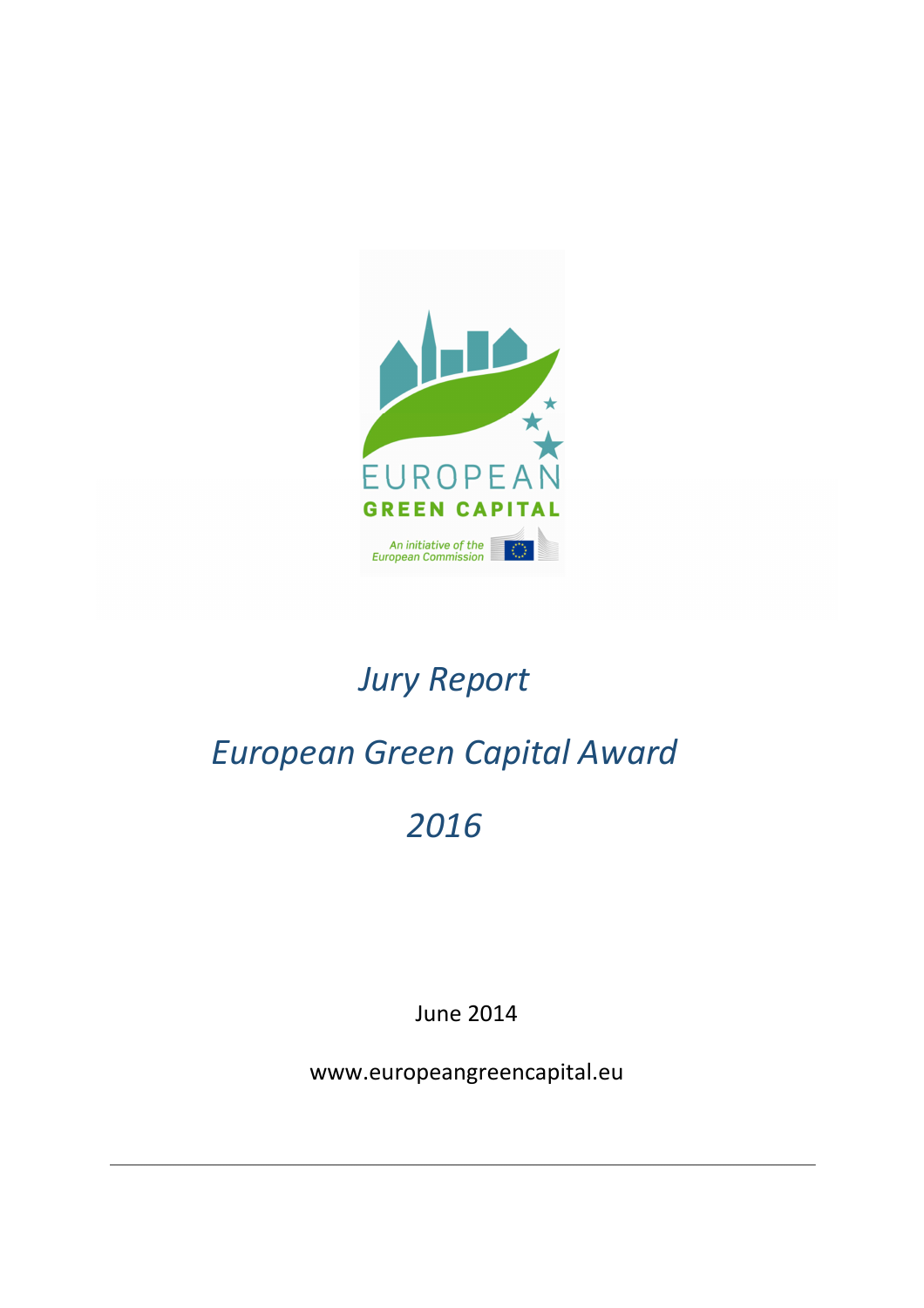# **TABLE OF CONTENTS**

| 1 <sub>1</sub> |     |  |  |
|----------------|-----|--|--|
|                | 1.1 |  |  |
|                | 1.2 |  |  |
|                | 1.3 |  |  |
| 2.             |     |  |  |
|                | 2.1 |  |  |
|                | 2.2 |  |  |
|                | 2.3 |  |  |
|                | 2.4 |  |  |
|                | 2.5 |  |  |
| 3.             |     |  |  |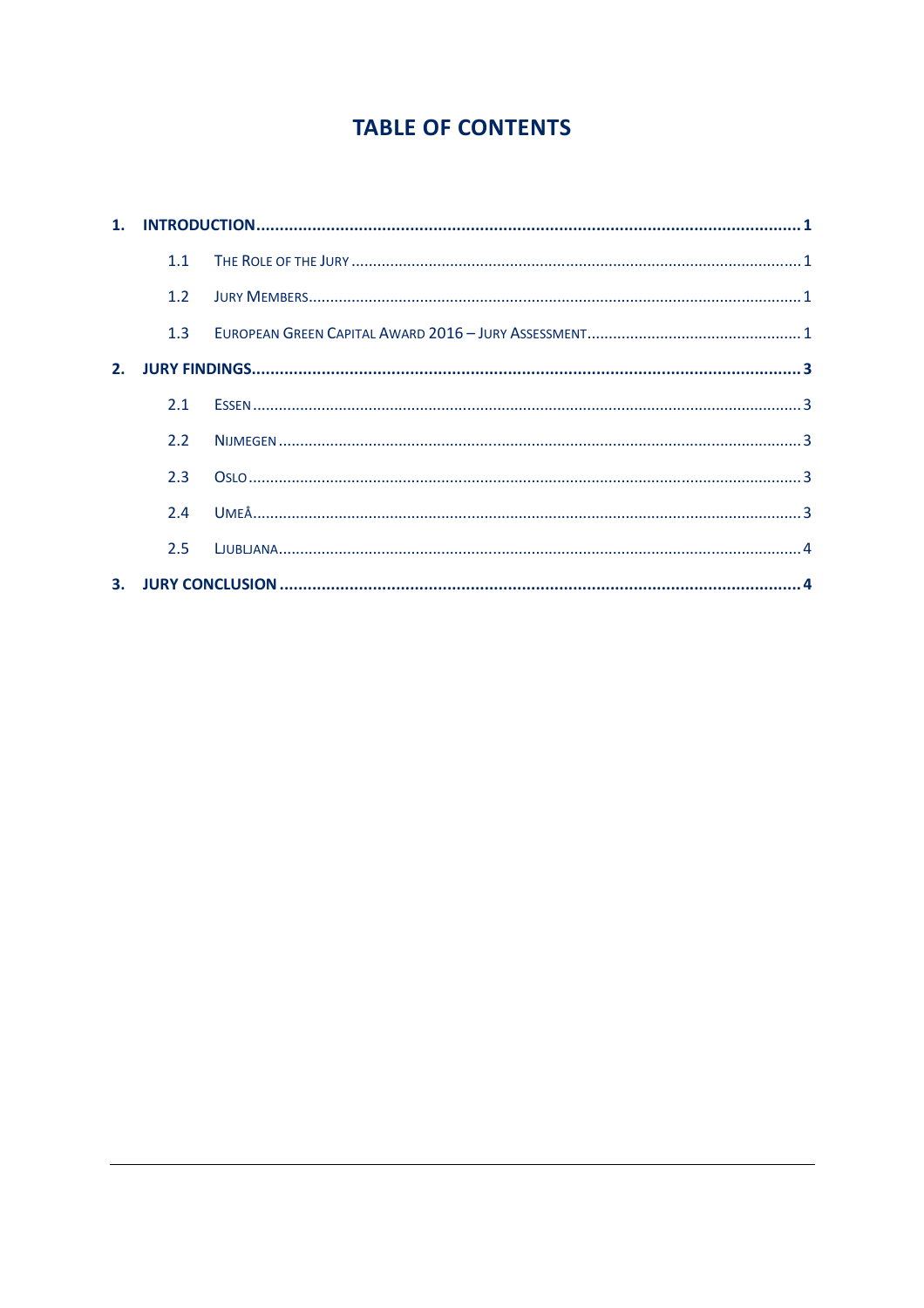## **1. INTRODUCTION**

### **1.1 THE ROLE OF THE JURY**

The Jury's role is to select the winner of the European Green Capital Award, which rewards cities that are leading the way with environmentally friendly urban living, on the basis of the technical assessment work and proposals provided by an Expert Panel together with the information provided as part of the Jury Assessment.

### **1.2 JURY MEMBERS**

The Jury is composed of representatives from key European and international organisations in the environmental field and is chaired by the European Commission (Directorate-General for the Environment). Jury members cover a wide range of expertise and have in-depth knowledge of the issues involved. The Jury for the European Green Capital Award of 2016 includes the following organisations and their representatives:

- European Commission: Karl Falkenberg, Director-General, DG Environment
- European Parliament: Matthias Groote, Chair of Committee on the Environment, Public Health and Food Safety
- Committee of the Regions: Paula Baker, Member of Environmental Commission
- European Environment Agency: Hans Bruyninckx, Executive Director
- ICLEI Local Governments for Sustainability: Stefan Kuhn, Deputy Regional Director for Europe
- Covenant of Mayors Office: Kristina Dely, Head of Office
- European Environmental Bureau: Jeremy Wates, Secretary General

### **1.3 EUROPEAN GREEN CAPITAL AWARD 2016 – JURY ASSESSMENT**

The Jury received the Technical Assessment Report, as prepared by the Expert Panel in April 2014. The Jury considered this report and noted the technical comments and proposals as presented by the Expert Panel. The Jury expressed its appreciation of the excellent work carried out by the Expert Panel.

On the 23<sup>rd</sup> June 2014, the five finalist cities presented their vision, action plans and communication strategies to the Jury. The Jury assessed these cities based on the following evaluation criteria: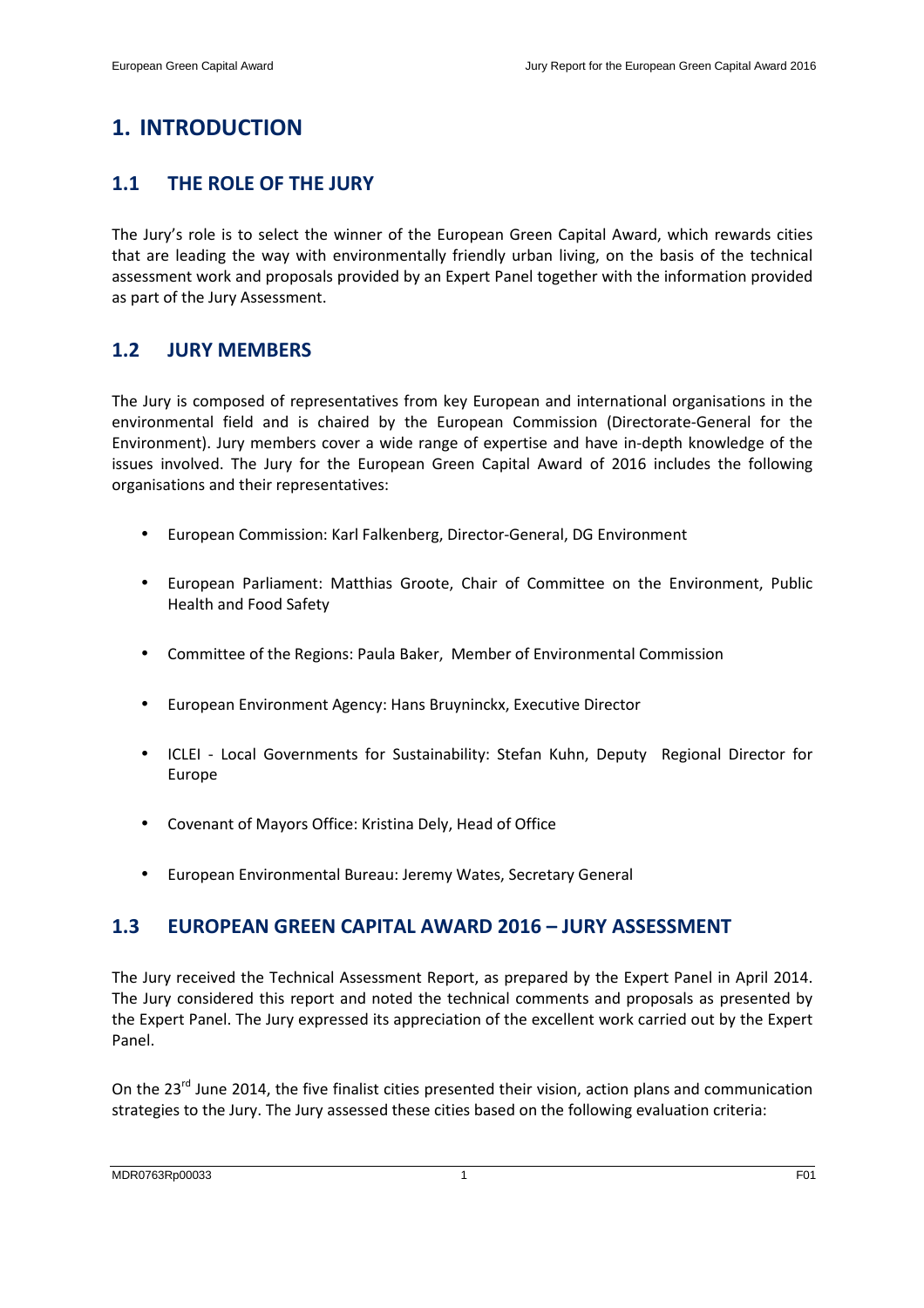1) Overall commitment, vision and enthusiasm as conveyed through the presentation.

2) Capacity to act as a role model to inspire other cities, promote best practices and spread the EGC model further – bearing in mind city size and location.

- 3) Communication actions including:
	- Citizen communication to date in relation to the 12 environmental indicators, effectiveness via changes in citizen behaviour, lessons learned and proposed modifications for the future.
	- The extent of the city's local partnering to gain maximum social and economic leverage.
	- Outline of the city's EGC communications strategy should it win.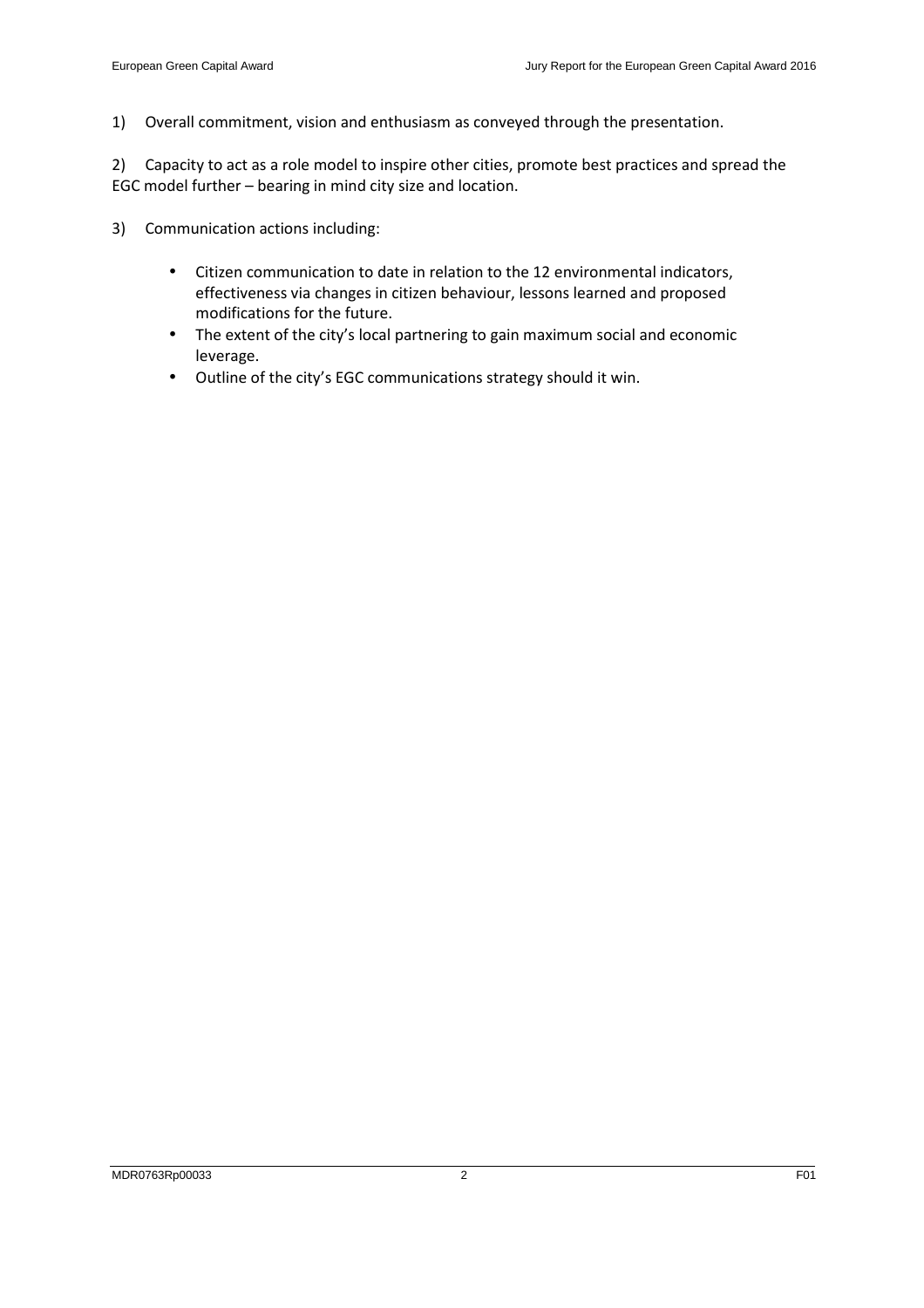## **2. JURY FINDINGS**

#### **2.1 ESSEN**

Essen is a city in transformation which has overcome a challenging industrial history and demonstrates strong urban regeneration. Essen has built green and blue corridors within the city. The Jury commended the Essen commitment to investing in green infrastructure which has been demonstrated through the development of the Krupp Belt. The Jury also recognised the contribution which the city has made to the wider metropolitan Ruhr area.

### **2.2 NIJMEGEN**

The Jury appreciated the efforts made by Nijmegen to deliver an engaging presentation. All members valued the approach to governance adopted by Nijmegen specifically in relation to social and territorial cohesion. The city engages with various stakeholders and puts a strong emphasis on inter-generational issues. Nijmegen has implemented a significant adaptation project to incorporate the River Waal within the city.

## **2.3 OSLO**

The Jury was impressed by the way in which Oslo has engaged with NGOs, including Friends of the Earth, Nature and Youth as well as ECO-AGENTS (children's environmental organisation) in its presentation. The Jury recognised the strongly integrated 'OsloGoGreen' strategy which focuses within the inner core on blue-green structures, closed loop cycles and zero emissions. The Jury also commended Oslo for phasing out oil heating in a country which is one of the main providers of fossil fuels to the global market.

## **2.4 UMEÅ**

The Jury respected Umeå's concept of 'co-creating change'. The city endeavours to involve citizens in the promotion of sustainability, to invest in a sustainable transport system (with 65% of electric buses in 5 years) and to be innovative in areas such as green health, green learning and green consumption.